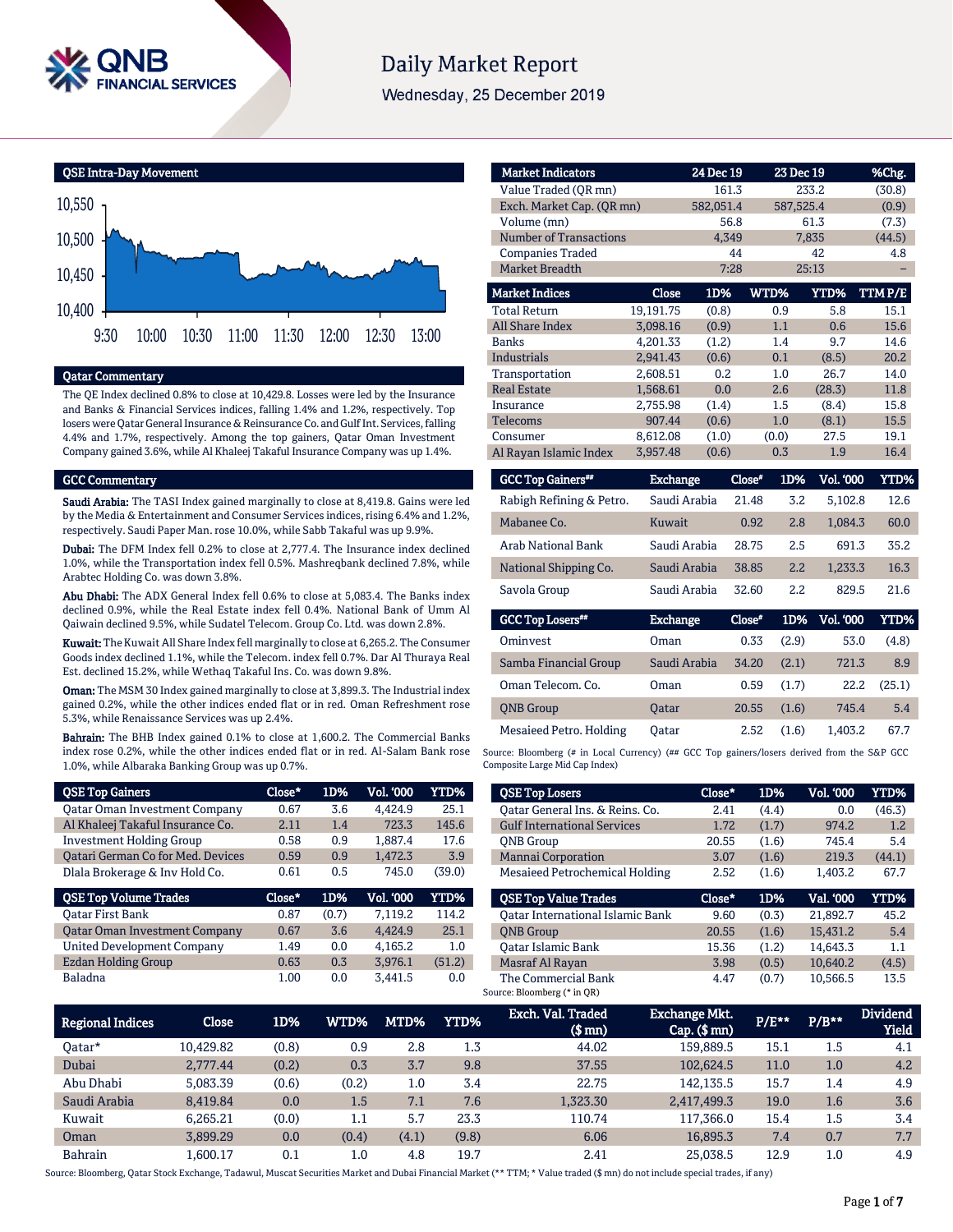# Qatar Market Commentary

- The QE Index declined 0.8% to close at 10,429.8. The Insurance and Banks & Financial Services indices led the losses. The index fell on the back of selling pressure from non-Qatari shareholders despite buying support from Qatari and GCC shareholders.
- Qatar General Insurance & Reinsurance Company and Gulf International Services were the top losers, falling 4.4% and 1.7%, respectively. Among the top gainers, Qatar Oman Investment Company gained 3.6%, while Al Khaleej Takaful Insurance Company was up 1.4%.
- Volume of shares traded on Tuesday fell by 7.3% to 56.8mn from 61.3mn on Monday. Further, as compared to the 30-day moving average of 78.7mn, volume for the day was 27.8% lower. Qatar First Bank and Qatar Oman Investment Company were the most active stocks, contributing 12.5% and 7.8% to the total volume, respectively.

| <b>Overall Activity</b>    | Buy %* | Sell %* | Net (QR)        |
|----------------------------|--------|---------|-----------------|
| Oatari Individuals         | 23.51% | 32.66%  | (14,751,549.46) |
| <b>Oatari Institutions</b> | 29.42% | 12.86%  | 26,727,849.21   |
| Oatari                     | 52.93% | 45.52%  | 11,976,299.75   |
| <b>GCC</b> Individuals     | 0.70%  | 0.40%   | 484.125.82      |
| <b>GCC</b> Institutions    | 11.24% | 6.51%   | 7,624,697.36    |
| <b>GCC</b>                 | 11.94% | 6.91%   | 8,108,823.19    |
| Non-Qatari Individuals     | 13.38% | 11.79%  | 2,563,502.18    |
| Non-Oatari Institutions    | 21.74% | 35.78%  | (22,648,625.12) |
| Non-Qatari                 | 35.12% | 47.57%  | (20,085,122.93) |

Source: Qatar Stock Exchange (\* as a % of traded value)

| Ratings                    |                                                                                                                             |         |                |                          |                   |                          |         |                          |  |  |
|----------------------------|-----------------------------------------------------------------------------------------------------------------------------|---------|----------------|--------------------------|-------------------|--------------------------|---------|--------------------------|--|--|
| Company                    | Agency                                                                                                                      | Market  | Type*          | Old Rating               | <b>New Rating</b> | <b>Rating Change</b>     | Outlook | <b>Outlook Change</b>    |  |  |
| <b>GFH Financial Group</b> | S&P                                                                                                                         | Bahrain | LT-FIC/ LT-LIC | $\overline{\phantom{0}}$ | B/B               | $\overline{\phantom{0}}$ | Stable  | $\overline{\phantom{0}}$ |  |  |
|                            | Source: News reports, Bloomberg (* LT – Long Term, ST – Short Term, FIC – Foreign Issuer Credit, LIC – Local Issuer Credit) |         |                |                          |                   |                          |         |                          |  |  |

# News

# Qatar

- Doha Bank opens the door for candidacy to the board of directors – Doha Bank's board of directors announced the opening of the candidacy for the membership of the board of directors. The tenure for the board of directors is for the next three years i.e. from 2020 to 2022 to occupy six seats for non-independents, and the number of three seats for independents, as of December 24, 2019 corresponding to January 5, 2020. (QSE)
- World Bank projects Qatari economy to grow by 3.2% in 2021 GCC governments have made substantial progress in implementing structural reforms, the foundation stone for a policy environment conducive to diversified economies. Countries across the GCC have progressively reformed their domestic business and foreign investment environments, the World Bank noted in its new "Gulf economic update". The World Bank noted that Qatar's economy is projected to grow by a modest 0.5% in 2019 before accelerating to 1.5% in 2020 and 3.2% in 2021. The Barzan Gas Project will boost production by 2bn cubic feet per day to a total of 11bn cubic feet per day a modest but significant addition to Qatar's total gas production, which reached 176bn cubic feet per day in 2018. According to World Bank, Qatar is the only GCC country expected to post fiscal surpluses for all years of the forecasted (three years) period. Qatar's surplus is forecast to rise from 1.3% of GDP in 2019 to 2.8% in 2021. The country was also able to record a fiscal surplus in 2018, which was underpinned by expenditure restraint. Qatar implemented the excise tax on tobacco, energy drinks, and carbonated drinks in 2019. Combined with sustained expenditure control, these revenue measures should enable the

government to achieve the fiscal surpluses forecast for the period. The \$10.3bn project is designed to extract gas from Qatar's massive North Field via both onshore and offshore facilities. According to World Bank, the new production will go toward meeting the country's rising power requirements, including for desalination plants, Hamad International Airport and the Hamad Port. In addition to gas, the plant will produce about 6,000 barrels per day of plant condensate, 7,500 barrels per day of butane, 10,500 barrels per day of propane, 22,000 barrels a day of field condensate, and 34,000 barrels per day of ethane to be used as a feedstock for Qatar's growing petrochemical industry. The World Bank report also noted that the construction of facilities associated with Qatar's hosting of the FIFA World Cup in 2022 is winding down. The contracting process for \$200bn worth of infrastructure, which had been expanding at a rate of 18% per year since the end of 2012, shrank for the first time during the first quarter of 2019, contracting by 1.2% YoY. However, service activity is picking up in Qatar, as the event nears. (Peninsula Qatar)

 QFC report sees substantial growth opportunities for Takaful in Qatar – Takaful, or Islamic insurance, which has less than 1% penetration, could make further inroads into Qatar, and there is also a need for stricter Re-Takaful controls, according to the Qatar Financial Centre (QFC). "The Takaful sector is yet to benefit from a more robust regulatory framework, particularly for family Takaful given its low penetration," a report prepared by the QFC in association with Refinitiv stated. Highlighting that Takaful has gained little traction in the country, the report indicated a substantial growth opportunities, if the government makes it more of a priority and there is greater public awareness. The report stated Takaful contributions in Qatar are mainly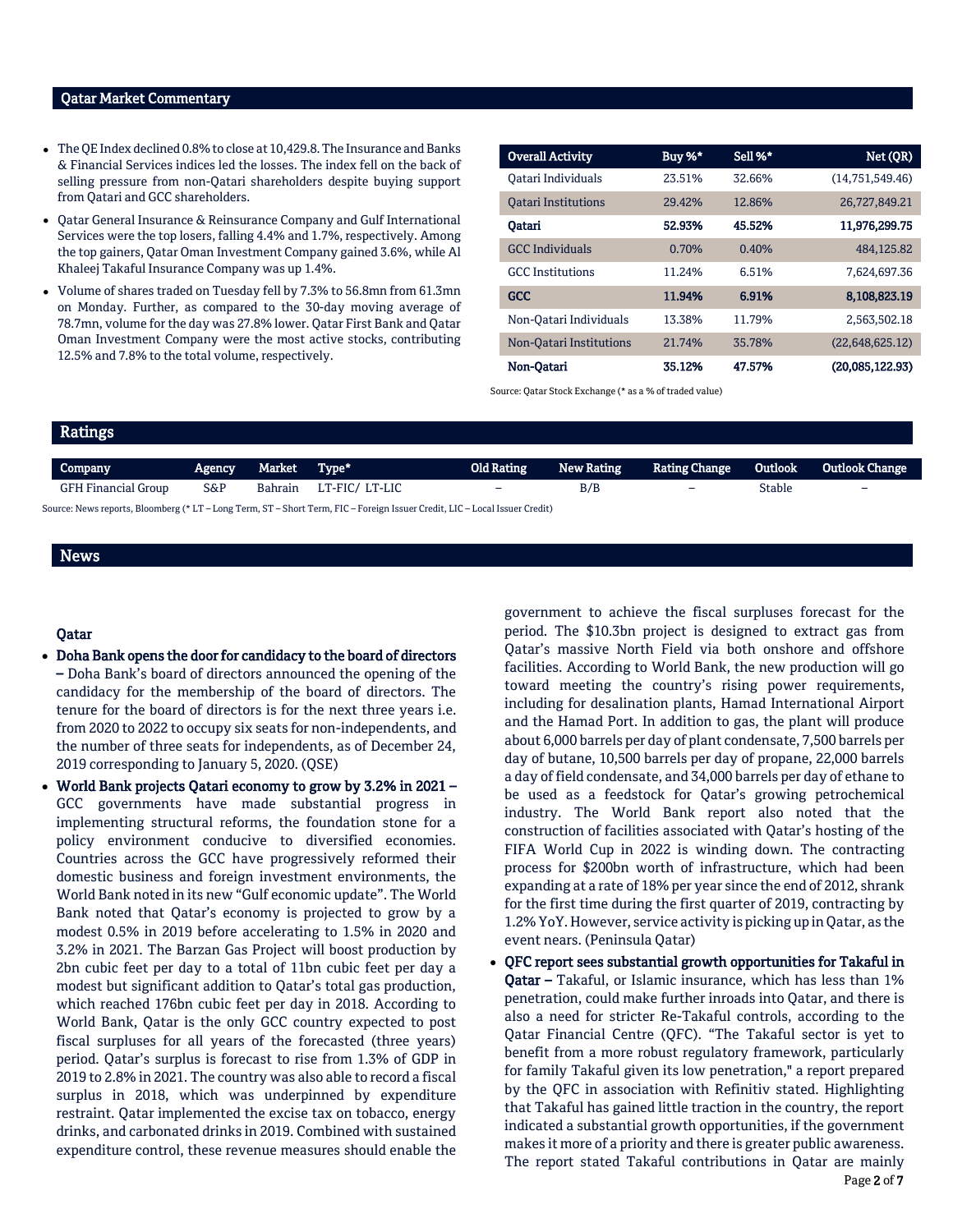sourced from property and liability coverage for corporate, with substantial opportunities in the personal lines (family Takaful), particularly medical Takaful. Like Malaysia, QFC stated, Qatar could enforce the legal separation of general and life Takaful businesses, allowing an appropriate grace period. Such a move would encourage local Takaful firms to focus greater attention on family Takaful lines, which would boost the segment's longterm growth. Qatari Takaful assets were estimated at \$1.09bn, or 7% of the overall insurance sector's total assets during the first half 1H2019. Takaful assets saw a compounded annual growth rate (CAGR) of 5% since 2015 against total insurance asset CAGR of 11%. (Gulf-Times.com)

- EIU: Qatar will be able to maintain current account surplus in year 2020-21 – Qatar will be able to maintain its current account surplus in 2020-21, Economist Intelligence Unit (EIU) has stated and noted Qatar Investment Authority's (QIA, the sovereign wealth fund) assets provide strong support for the currency peg to the US dollar. Qatar's ample foreign reserves and the assets of the QIA, which were worth \$335bn in July, were taken into account by EIU to give the country 'BBB' sovereign rating. It stated Qatar's banking sector is supported by a strong regulatory framework and solid capital and liquidity indicators. Commercial banks have been increasing liquidity from abroad in the form of a number of debt issues, and cash injections from the QIA have further bolstered their liquidity, EIU noted and rated the country's banking sector risk at 'BB'. Terming Qatar's sound financial system as supportive, EIU stated the country's high stock of public debt, however, weighs on the outlook. EIU stated Qatar's real economic growth will remain stable throughout most of the long-term forecast period. However, economic diversification investment projects will sustain robust growth until 2030, before slowing thereafter. (Gulf-Times.com)
- The Commercial Bank celebrates launch of second CB Leasing and Finance Fund – The Commercial Bank invited their VIP customers to celebrate the launch of the second CB Leasing and Finance Fund Ltd., at Marsa Malaz Kempinski. CB Leasing and Finance Fund II Ltd seeks to achieve its investment objective of distributing income to investors monthly, by investing in equipment leasing and related transactions and asset backed and structured finance transactions. The fund will open the door for The Commercial Bank customers to benefit from services and products that are new to the market in Qatar. Amit Sah, EGM and Head of Retail Banking said, "Qatar continues to have a sizeable opportunity for wealth management and the fund will enable us to offer our customers choice, which is an essential part of a wellplanned and managed portfolio. This Fund will provide Commercial Bank customers the opportunity to invest in a diversified portfolio, including leasing, as part of our wealth management strategy." The offering of this fund to The Commercial Bank customers will give them access to an appealing combination of various investment solutions and contribute to meeting their diverse financial needs. (Qatar Tribune)
- Sharq Crossing construction set to start in third quarter of 2020 – Construction of the Sharq Crossing, one of the most important infrastructure projects in Qatar, is scheduled to start in the third quarter of 2020, according to the Public Works Authority (Ashghal). The Sharq Crossing, linking Ras Bu Abboud Street

and the West Bay area, is considered a strategic hub for the main roads in the country. It is to consist of bridges spanning a total length of 12 kilometers above sea level and connecting to each other through an underwater tunnel of 1 kilometer. The underwater tunnel, to be built under the navigation channel, will ensure smooth passage of ships over it. Once the project is complete, motorists from Ras Bu Abboud will be able to reach the West Bay in about seven minutes. Sharq Crossing will also serve many vital areas, including the 2022 FIFA World Cup stadiums, such as the Ras Bu Abboud stadium and Lusail stadium. Ashghal invited local contractors to the meeting on the launch of the Sharq Crossing project with the aim of forming alliances with international companies with regard to the implementation. (Gulf-Times.com)

 Major sporting events prove a windfall for hospitality sector – Qatar's hospitality industry got a further boost with the country's hosting of major sporting events this year, including the recently-held FIFA Club World Cup 2019, a number of hotel executives in Doha have said. This year, Qatar hosted three major international sporting events: The 2019 IAAF World Athletics Championships, held from September 27 to October 6; the ANOC World Beach Games, held from October 12 to 16; and the FIFA Club World Cup, held from December 11 to 21. (Gulf-Times.com)

# International

- Trump says he and Xi will sign China trade deal The US President, Donald Trump said he and Chinese President, Xi Jinping will have a signing ceremony to sign the first phase of the US-China trade deal agreed to this month. The US Trade Representative Robert Lighthizer said that representatives from both countries would sign the Phase 1 trade deal agreement in the first week of January. Beijing has not yet confirmed specific components of the deal that were released by US officials. A spokesman for China's Commerce Ministry said last week the details would be made public after the official signing. (Reuters)
- China to take measures to support jobs amid economic slowdown – China will step up support for employment to cope with rising pressure on job security due to internal and external challenges, the cabinet stated on Tuesday, as the world's second-largest economy slows. Simultaneous downturns in the services and manufacturing industries pose a major problem for authorities seeking to keep a lid on unemployment and prevent social unrest as economic growth decelerates to near threedecade lows. The government will attach equal importance to creating new jobs and safeguarding existing jobs, and make more effort to head off risks of unemployment, it stated. China will step up financial support for private and small firms, including implementing targeted reserve requirement cuts and encouraging banks to boost long-term loans to small firms in the manufacturing sector, the cabinet stated. The government will also expand investment appropriately and stabilize foreign trade to boost employment, it stated. (Reuters)
- China signals stepping up its economic support Chinese Premier Li Keqiang signaled plans to free up more cash for the country's banking system in a bid to boost lending to small businesses as leaders look to kick-start the world's number two economy. Li flagged a fresh cut to the amount of cash lenders must keep in reserve, according to state news agency Xinhua, in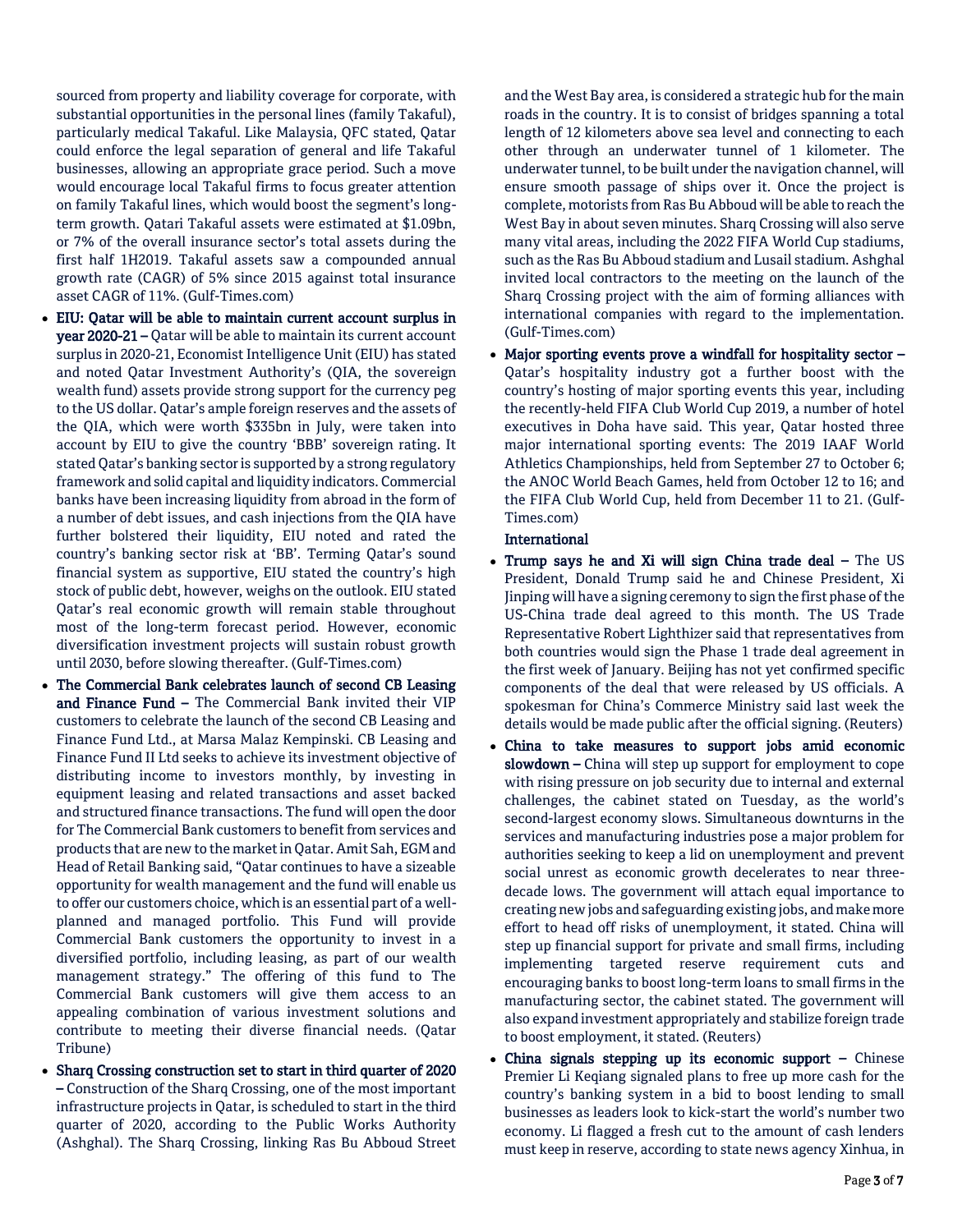the latest move to ramp up stuttering growth. The comments from Li came as he visited a bank in Chengdu a day before Tuesday's trilateral summit with the leaders of South Korea and Japan in the southwestern city. Li said he was very concerned about the financing of small and micro businesses and the government will increase support for small and medium sized banks that directly serve these businesses, Xinhua reported. The government will further study measures such as reducing the reserve requirement ratio and ways to reduce financing costs and interest rates to significantly ease the financing difficulty and high cost. It has been a tough year for China's economy, which is expanding at its weakest rate for three decades as it is buffeted by a long-running trade war with the US as well as a slowdown in global demand for its goods. However, recent data has pointed to a mild improvement in some areas of the economy, while a mini trade deal with the US that will see the rolling back of some tariffs should ease some of the pressure on growth. (Peninsula Qatar)

- India's November oil import growth fastest in seven months -India's oil imports in November grew at their fastest pace in seven months, while diesel exports soared the most in about Two years, indicating higher refinery runs amid falling local demand for gasoil due to a slowing economy. India's November oil imports rose 12.7% to 19.17mn tons (about 4.7mn barrels per day), the biggest YoY increase since April, preliminary data from the oil ministry's Petroleum Planning and Analysis Cell (PPAC) showed. India's oil demand has been subdued for most of the year mainly due to a slowdown in economy and refinery unit shutting for maintenance and fuel upgrades. India's economy grew at its slowest pace in six years in the July-September quarter. India has lowered its fuel demand growth estimates for the current fiscal year to a six-year low of 1.3%. Local sales of diesel are expected to grow 0.9%, the lowest rate in five years. Refined fuel exports rose by 16.4% in November, the PPAC data showed, with diesel exports soaring by about 41% to register their biggest annual jump since January 2018. Import of refined products rose 45.4% in November from a year earlier to 3.29mn tons mainly because of an increase in cooking gas and fuel oil imports, the data showed. (Reuters)
- IMF: India needs fiscal-consolidation path to cut debt India needs to consolidate its finances by curbing expenditure and boosting taxes to trim its debt, the International Monetary Fund (IMF) stated. "A credible medium-term fiscal consolidation path driven by subsidy-spending rationalization and tax-base enhancing measures is needed to reduce debt, free up financial resources for private investment, and reduce the interest bill," the Washington-based fund stated in a staff report following its latest regular review of the economy, known as an article IV consultation. The IMF, which estimates India's economy will expand 6.1% in the year through March, is set to reduce the prediction amid continuing weakness signaled by a decrease in rural consumption and lower business sentiment, Chief Economist Gita Gopinath said. The central bank recently cut its full-year GDP expansion forecast to 5% from 6.1%, after quarterly growth slowed to a six-year low. Last month, Moody's Investors Service reduced the nation's credit-assessment outlook to negative, citing issues ranging from a worsening shadow banking crunch and a prolonged slowdown in the economy to rising public debt. The ratings company is projecting

a budget deficit of 3.7% of GDP in the year through March, a breach of the government's 3.3% target. (Peninsula Qatar)

# Regional

- ICAEW: Middle East economies expected to recover in 2020 The Middle East economy is expected to recover at an estimated 2.1% in 2020. Overall improvement in the Middle East will be primarily driven by an uptick in the region's two largest economies, Iran and Saudi Arabia, following a dire 2019, according to ICAEW's latest Economic Update. However, the accountancy and finance body stated that the Middle East GDP growth declined modestly in 2019 by 0.5%, down from an estimated growth of 0.7% in 2018. In the GCC, oil remains the dominant driver of growth. Consequently, low-trending prices and ongoing output caps pose a challenge for GCC countries that are heavily reliant on hydrocarbon receipts to balance their budgets. 'Economic Update: Middle East Q4 2019', produced in partnership by ICAEW and Oxford Economics, stated the downward revision to Middle East GDP growth is a result of the Iranian economy contracting by about 9.3% in 2019, due to tough US sanctions which weighed heavily on aggregate headline growth. Besides, Saudi Arabia's economy is seeing minimal growth of around 0.1% cent, weighed down by the renewed oil production cuts by OPEC. According to the report, the ongoing weakness of the global economy will keep a lid on oil prices, maintaining a key headwind for GCC commoditydependent economies. (Zawya)
- KAMCO Research: GCC real estate deals rebound in last nine months – Real estate sale transactions in the GCC (excluding Bahrain) rebounded in 9M2019, as total value transacted improved by 15% to \$68.8bn, compared with \$59.7bn in 9M2018, according to KAMCO Research, a division of Kuwait-based nonbanking financial firm KAMCO. The number of transactions also rose by 25% over the same period to 429,410 transactions in 9M2019. However, KAMCO Research estimates suggest that the higher transactions came at the cost of lower achieved prices, as the average value per transaction in the GCC declined by 8% to around \$160,200 in 9M2019 from around \$174,000 per transaction in 9M2018. On the lending side, aggregate credit to the real estate sector disbursed by GCC banks at the end of 3Q2019 was down marginally by 0.7% QoQ to \$204.1bn. The report has found that supply-side dynamics are still key for prices and rents. The GCC residential real estate market will require a combination of lower upcoming supply and lower prices for transactions to sustain the growth rates witnessed over 9M2019 into the medium term. (Zawya)
- Kuwait and Saudi Arabia sign agreements on dividing Neutral Zone containing joint oilfields - Kuwait and Saudi Arabia on Tuesday signed an agreement and a memorandum of understanding on dividing the Neutral Zone between the two countries which contains jointly operated oilfields, Kuwait's state-run news agency (KUNA) stated. There were no additional details on the agreement, which resolves a more than five-year dispute between the two OPEC member countries and will lead to the resumption of oil output from their jointly-operated fields. Kuwait's Oil Minister hailed the agreement, and the consequent resumption of oil production from the Saudi-Kuwaiti Divided Zone. The two countries halted output from their jointly run Khafji and Wafra oilfields more than five years ago, cutting some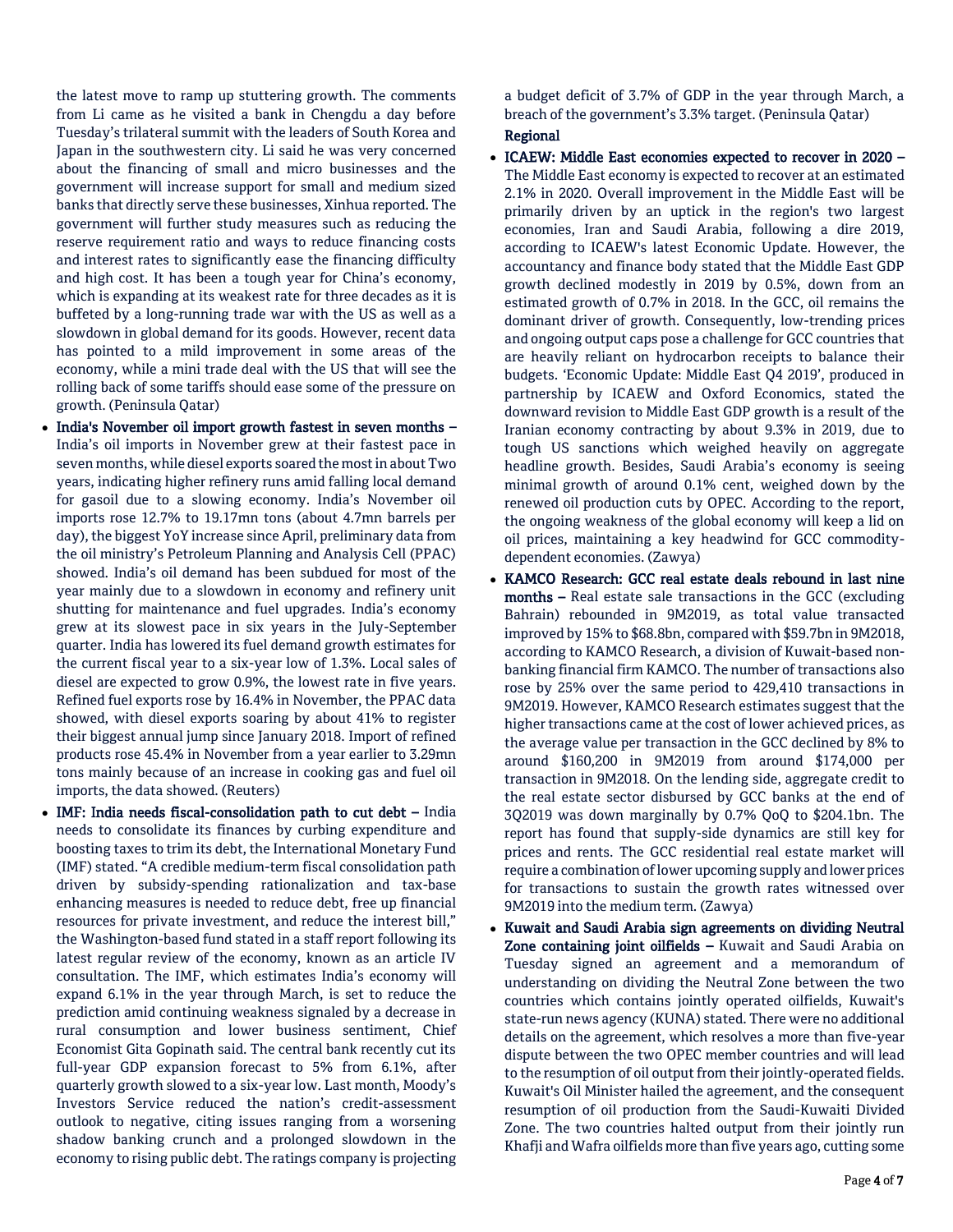500,000 barrels per day or 0.5% of global oil supply. Oil output in the Neutral Zone, which dates back to 1920s treaties establishing regional borders, is divided equally between Saudi Arabia and Kuwait. (Zawya)

- Chevron expects full oil output from Saudi-Kuwaiti field within 12 months – The US oil major Chevron stated on Tuesday it expects Saudi-Kuwaiti Neutral Zone's Wafra oilfield to return to full production within 12 months. "We welcome the signing of a memorandum of understanding between the governments of Kingdom of Saudi Arabia and the State of Kuwait which will lead to a restart of production and operations in the Wafra Joint Operations," Chevron stated. Saudi Arabian Chevron, on behalf of Saudi Arabia, jointly operates the Wafra field with the Kuwait Gulf Oil Company. The Wafra field has been shut in since May 2015. (Reuters)
- KUNA: Shared fields oil output will not increase international oil supplies – Any increase in the oil output from the neutral zones between Saudi Arabia and Kuwait will not impact Kuwait's commitment with OPEC+ deal, state-run KUNA reported, citing Oil Minister, Khaled Al-Fadhel. (Bloomberg)
- Saudi Ports Authority signs major contracts with DP World, Red Sea Gateway – Mawani, the Saudi Ports Authority, has signed concession contracts with global port operator DP World and regional port operator the Red Sea Gateway Terminal (RSGT) to develop and operate container terminals and use Jeddah Islamic Port as a regional hub for transshipment. Mawani stated that the Build, Operate, and Transfer (BOT) contracts are valued at around SR9bn. Mawani's Chairman, Saleh bin Nasser Al-Jasser said, "The agreements between Mawani and DP World and RSGT are part of the Ministry of Transport's and Mawani's strategic plan to transform Saudi Arabia into a vibrant trading hub in the region." He said the contracts also fulfill Crown Prince Mohammed bin Salman's vision in utilizing the Kingdom's geographical location as a midpoint connecting the three continents and a global trade hub through which nearly onethird of international trade travels. (Zawya)
- Emaar Properties says may raise funds against Burj Khalifa viewing decks, not selling them – Dubai's Emaar Properties stated on Tuesday it was considering raising capital against cash flows generated by the observation decks on its Burj Khalifa skyscraper, but was not looking at selling them. Reuters reported on Monday, citing sources, that Emaar Properties was planning to sell the 'At The Top' observation decks on the world's tallest building and had hired Standard Chartered to advise on the process. Emaar Properties would like to confirm that it is not selling the 'At The Top' business and is currently considering a structured transaction wherein financing is being raised against cash flows of 'At The Top', Emaar Properties stated on Tuesday. (Reuters)
- Dubai sees high level of optimism and brighter outlook as CCI scores rise in  $302019 - As$  efforts by the government to accelerate economic activity have led to significant outcomes, consumers in Dubai remain confident over their personal finances and job prospects in the coming months, as indicated by the quarterly consumer confidence survey of Dubai Economy. The Consumer Confidence Index (CCI) score in Dubai for the July-August-September 2019 period was at 137, indicating a high level of optimism and a brighter outlook. The quarterly

consumer confidence survey is part of providing businesses and investors with a reference on the overall consumer sentiment by analyzing data on the dimensions of economic activity critical to competitive and sustainable business growth in Dubai and the UAE. The survey showed that 84% of Emiratis were optimistic about their jobs in the third quarter, while among expatriates, 13% saw the situation as excellent and 56% termed it good. Job prospects for the next 12 months were excellent for 52% Emiratis and 32% expats, and 43% of the expats termed the good. Though consumer perceptions on the overall economic situation showed a marginal decline, 77% of the respondents in the survey were positive about their current personal financial situation and the percentage will rise to 78% for the next 12 months. Over the next 12 months, 84% of Emiratis see their personal finances improving and 37% particularly look forward to excellent progress. Among expatriates, 30% look forward to excellent personal finances in the next year, while 47% see them as good. (Zawya)

- Dubai's hotels gear up for high occupancy on New Year's Eve Despite the high supply of new rooms and a drop in occupancy rates during summer, Dubai's hotel industry expects that the New Year celebrations across the city, which attract tourists worldwide, will give the industry a much-needed fillip. Hoteliers stated they are expecting occupancy levels to soar over the next several days. Dubai is ranked the fourth most-visited city in the world by Mastercard Global Destination Cities Index, attracting 15.93mn international overnight visitors in 2018, just behind Bangkok, Paris and London. Dubai welcomed at least 12.08mn international visitors during the first nine months of the year, an increase of 4.3% compared to the same period in 2018, according to the figures released by the Department of Tourism and Commerce Marketing. (Zawya)
- Dubai Crude for March to be priced at \$0.25 per barrel below Oman – Dubai has set its official differential to Oman futures for March at a discount of \$0.25 per barrel, the Dubai Department of Petroleum Affairs stated on Tuesday. The differential will be applied to the average of daily settlements for the front month March Oman contract at the end of January to set Dubai's official selling price (OSP) for March-loading crude. (Zawya)
- Dana Gas says received one-off \$42mn dividend from Pearl in Iraqi-Kurdistan – Dana Gas stated on Tuesday it has received a one-off \$42mn dividend payment from Iraqi Kurdistan-focused energy company Pearl Petroleum. "The payment follows the release of an additional \$120mn out of the \$400mn that was paid by the Kurdistan Regional Government to the consortium under a settlement agreement reached in August 2017 and that was held in a Pearl Petroleum bank account pending financing for the expansion of the Khor Mor field," the company stated. (Zawya)
- Dubai logistics firm Tristar signs \$24mn deal with BP The UAEbased Tristar, a subsidiary of Dubai-listed Agility Public Warehousing Company (Agility), has signed \$24mn contract with BP to provide LNG shipping service. "The above revenue will be reflected on the company's financials as and when the job is performed," Agility stated. The contract is for duration of four years, the firm stated. Earlier in October this year, Tristar's CEO said that the firm's growth strategy focuses on both organic and inorganic growth ahead of its planned IPO. (Zawya)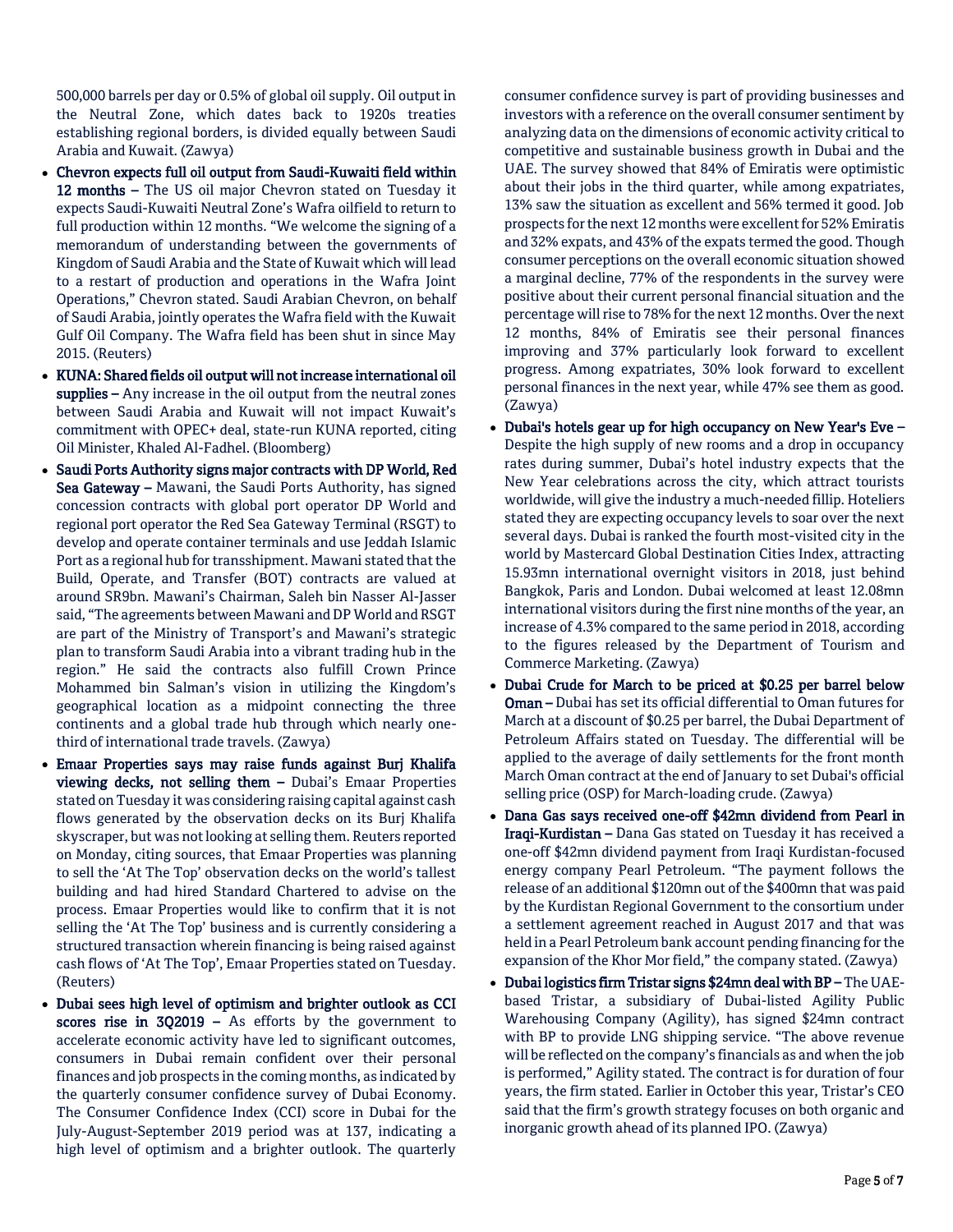- Emirates Airline's long-serving boss to hand over the controls next year - Tim Clark will retire as the President of Emirates Airline at the end of June 2020 after more than three decades at the state -controlled business that has helped to transform Dubai into one of the world's major travel crossroads. Emirates Airline's Chairman, Sheikh Ahmed bin Saeed Al -Maktoum said on Tuesday in an internal memo to staff that Clark would stay on as an adviser to the company. (Reuters)
- ADNOC's Ruwais facility to undergo maintenance early 2020, no **impact expected –** ADNOC's Ruwais facility to undergo maintenance early 2020, no impact expected – ADNOC's Ruwais facility will undergo routine maintenance in early 2020, the company stated. "We do not expect any impact upon the supply of our products globally," a spokesperson for ADNOC said. (Zawya)
- Kuwait's KPC to introduce new pricing mechanism for its crude oil – Kuwait Petroleum Corporation (KPC) stated on Tuesday it was modifying its Asia crude oil pricing marker. The change for the pricing mechanism of its Kuwait crude oil bound for the east of Suez will take effect from February 1, the company stated. KPC's marker was the average of Platts Dubai and Platts Oman assessments. The new marker will replace Platts Oman with Dubai Mercantile Exchange (DME) Oman while maintaining the Platts Dubai component. (Reuters)
- KFH gets approval to buy, sell or dispose up to 10% of its treasury shares – The Central Bank of Kuwait (CBK) has issued their approval regarding Kuwait Finance House's (KFH) right to purchase or sale or dispose of 10% maximum of KFH's treasury shares for a period of six months, starting from December 22, 2019. (Bloomberg)
- Bahrain sells BHD100mn 364 -day bills at a yield of 2.61% Bahrain sold BHD100mn of bills due December 24, 2020. The bills were sold at a price of 97.429, have a yield of 2.61% and will settle on December 26. (Bloomberg)
- Bahrain Airport signs major concession agreements with Duty **Free -** Transportation & Telecommunications Minister and Bahrain Airport Company's (BAC) Chairman, Kamal Ahmed and Bahrain Duty Free Company's (BDFC) Chairman, Farouk Almoayyed have signed two key concession agreements. The first agreement is for the core duty free category, while the second is for the development and operation of airside specialty retail in the new passenger terminal building's duty -free area. With this, BDFC will be responsible for managing and operating retail points of sale at the duty -free area and its facilities at BIA. In addition to core categories, the new duty free area will house 30 leading brands entering Bahrain for the first time, and offering a wide variety of products. (Zawya)
- Bahrain's VAT deadline extended The government has extended the deadline for Value Added Tax (VAT) registration till Thursday. The earlier deadline was last Friday. Business software provider Tally Solutions has stated that the extension will give companies that are yet to register some more time to comply with the law. The new VAT registration deadline will cover businesses whose annual supply value exceeds BHD37,500 in the previous 12 months or will exceed BHD37,500 in the next 12 months. (Zawya)